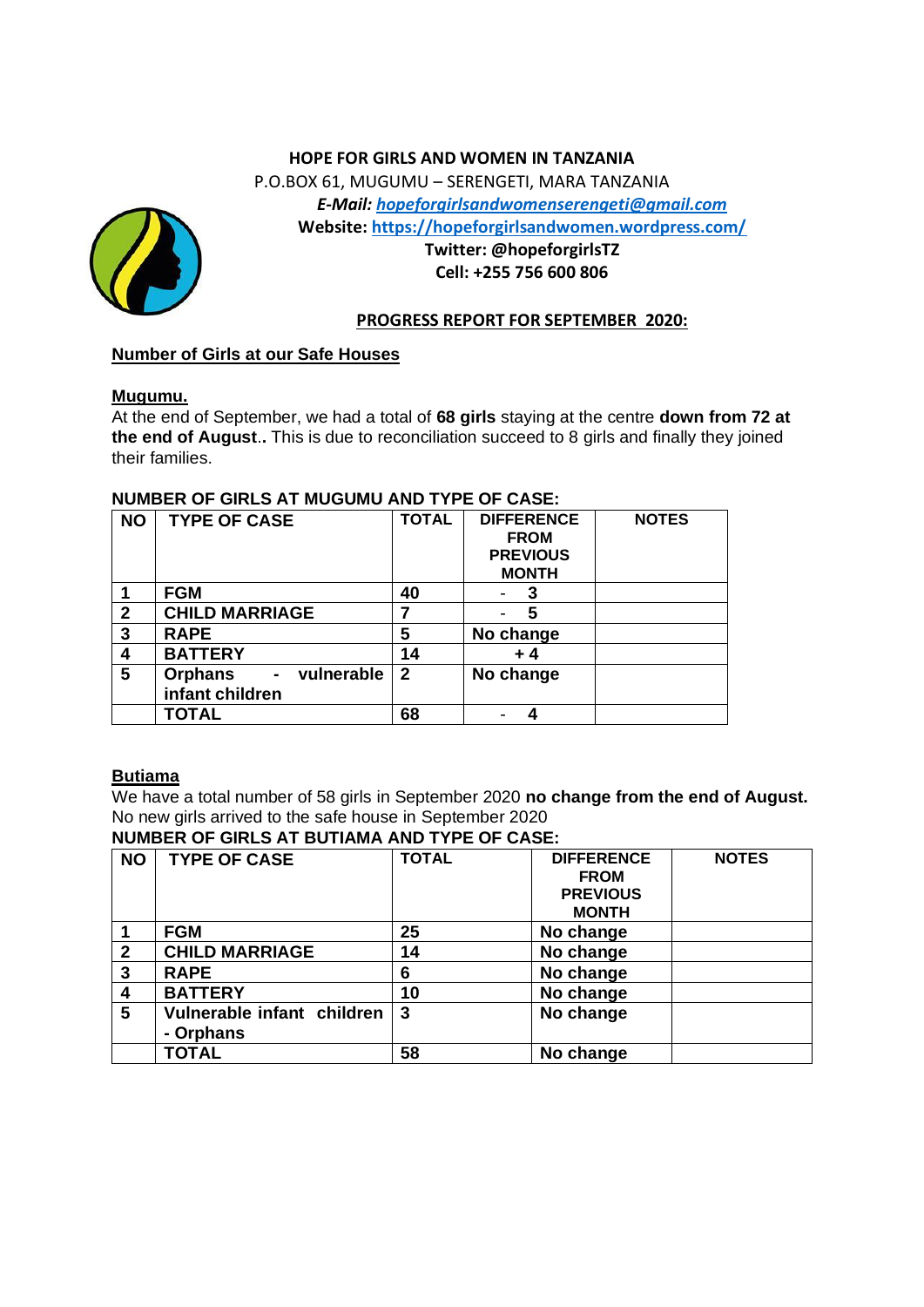# **Health issues with girls.**

Health check-up conducted to girls who departure in both safe houses, this conducted in collaboration with police gender desk and social welfare. Also before the reconciliation all girls had health check too before taken back home. Health services were provided to all children whom found with health problems after check up to the hospital. Counselling sessions conducted to all girls.

# **Legal issues** (progress with any ongoing cases)

2 FGM cases continue at Mugumu Safe house, all cases are at District court in Serengeti. 2 rape cases continue in Bunda 2 cases in District court and 1 Musoma RM court. 3 Rape cases are now continuing.

## **Village issues**

(any incidents reported, rumors, upcoming cutting etc.)

Information received in Serengeti and Butiama that the preparation for cutting has started and waiting for election end to avoid movement of leaders in the village. Through school clubs in Serengeti total of 150 girls identified to be in danger of being cut. In Butiama 98 girls identified of being at risk too.

## **SUPPORT FROM FOURSEASONS:**

Four seasons supported HGWT with food and hygienic items to support girls at Hope Mugumu Safe house.

The following items received to Hope Mugumu Safe house on 3 of September 2020 as follow: -

- Rice kg 150
- Beans kg 50
- Cooking oil litre 20
- Sugar kg 25
- Pads pc 5
- Maize flour Sembe kg 150

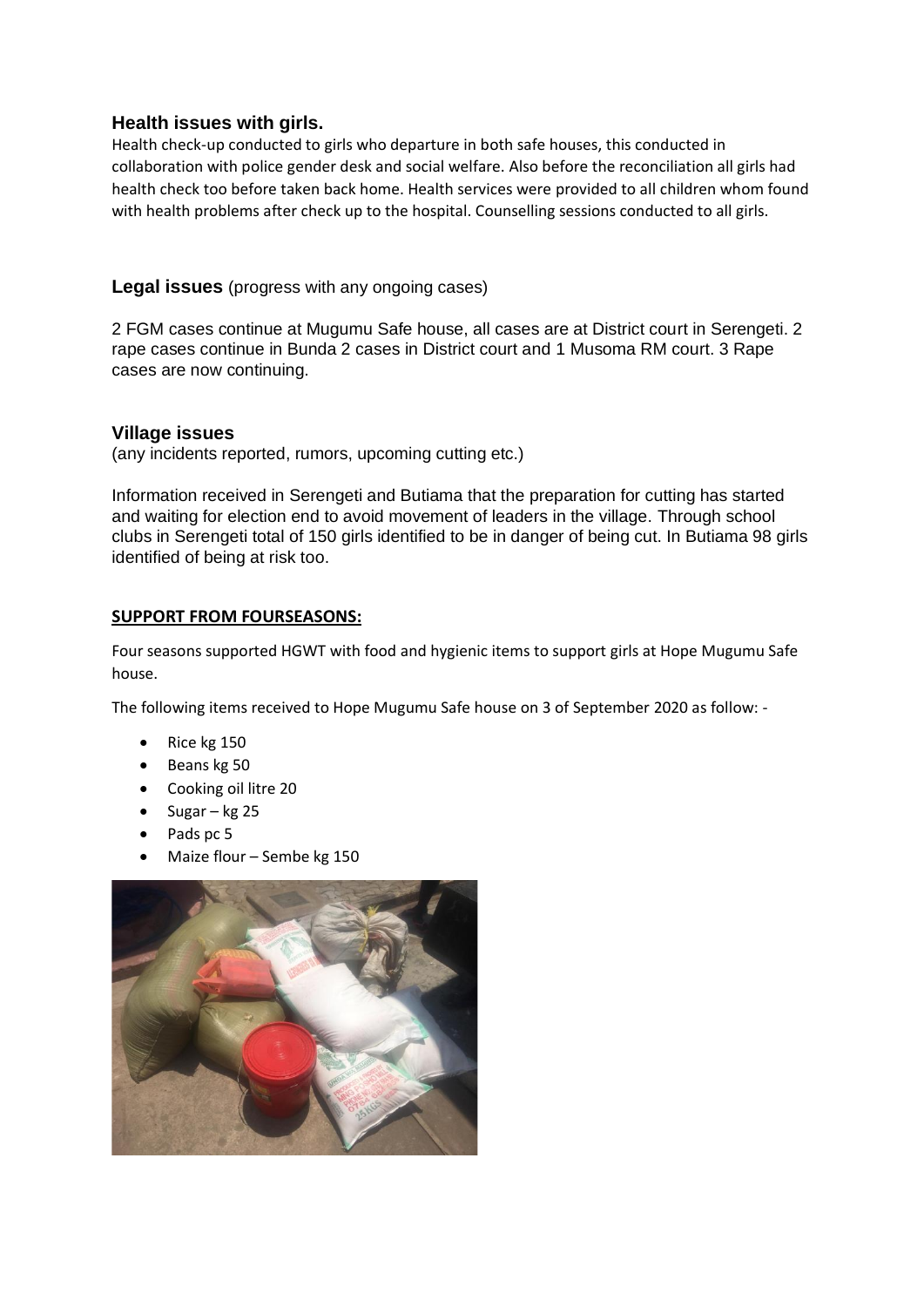#### **VTC – TAILORING PROJECT AND BATIK MAKING:**

Hope Mugumu safe house has 13 girls at VTC class, these girls will continue with their studies at vocational class. The following topic were taught

- In September girls manage to learn and taught on how to take measurement to a customer for making trouser, cutting and sewing a trouser for a customer.



- In entrepreneurship girls taught how to make bags and Aprons

Girls doing practical on how to make trouser

#### **SOCIAL WELFARE**

#### **Reconciliation**

Hope for Girls and Women in Tanzania Social welfare officer in collaboration with social worker, police gender desk and district social welfare conducted reconciliation between girls and their parents and succeed 8 girls to send home after their parent accept their girls to returned home after Reconciliation work.



Social welfare officer(Judith) and hope for Girls team visited Dorcas Ibrahim family at Tamkeri village.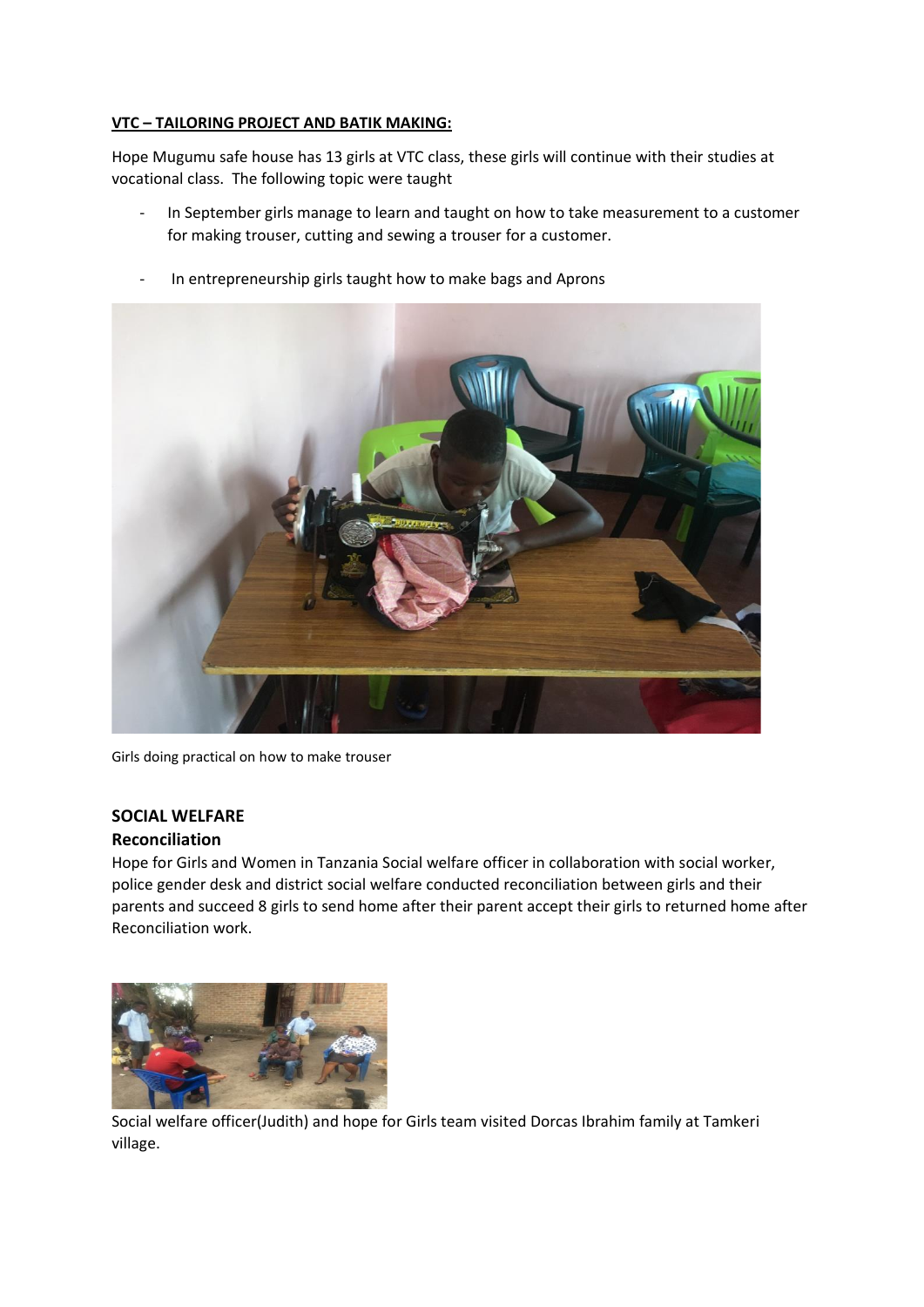# **READING AND COUNTING CLASS**

We have continued to run a literacy class where 8 students are learning to read and write and are progressing well. Student of this class has manage now to count from 1 up to 100 in Swahili language and now they manage to make words from alphabet and read those words.



**Girls in Literacy class.**

# **IT CLASSES**

in the IT department we have been able to do the following to enable the organization's activities to continue

1. to be able to have a computer class for children who are studying vocational skills at the Hope Serengeti center where 15 girls are benefiting from the education.

2. Running Class Through Computer for girls of secondary and primary schools. They have been able to learn more subjects like mathematics, geography and chemistry through program called Smart School Program which installed in a computer.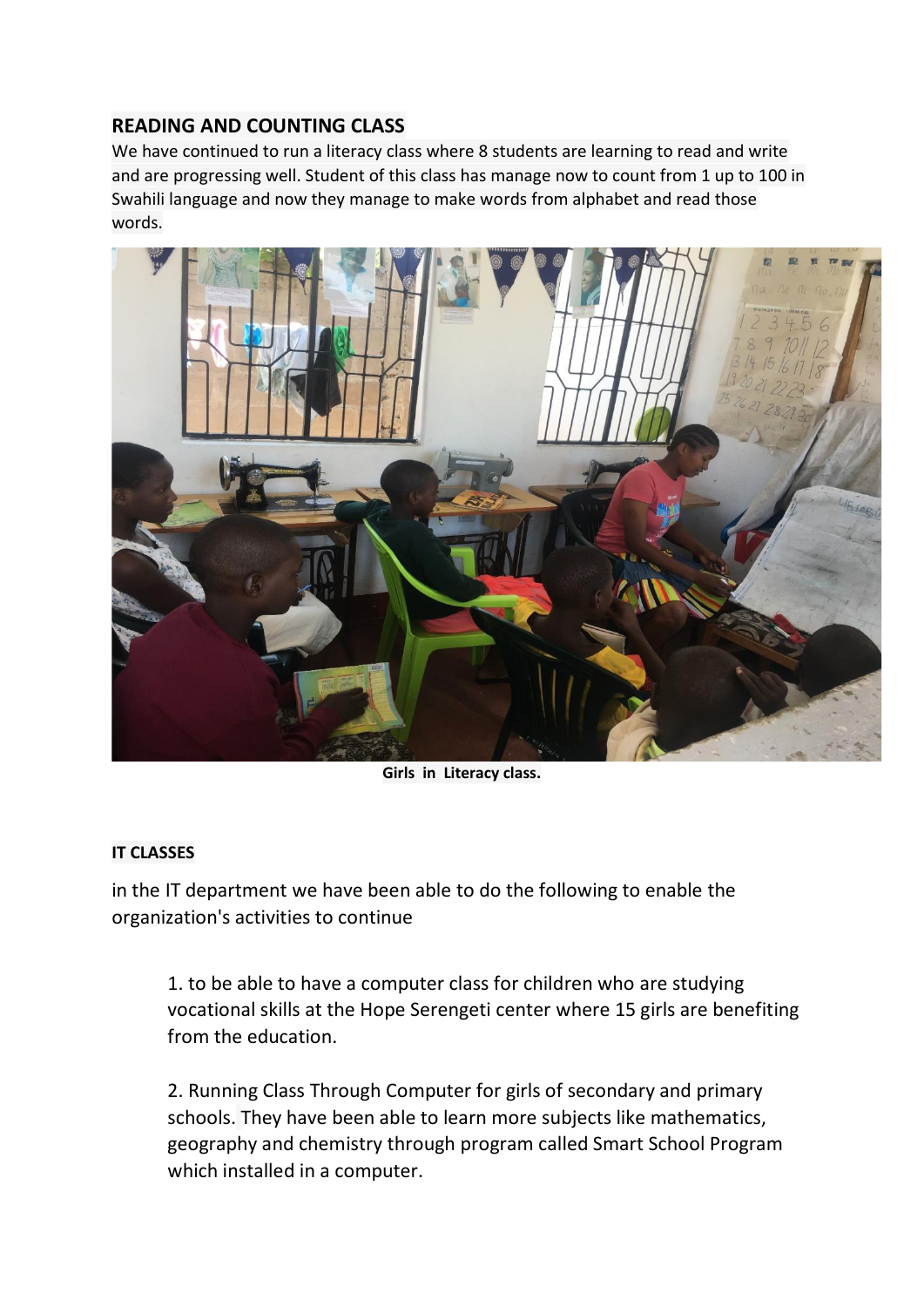3. Enabling English distance class for primary school students from grade Five from one girls through zoom network where the teacher is at UK London.8 Student are benefit from this program.



*Standard 6 and 7 GIRLS are listening very attentively in mathematics period during the digital class conducted*

## **Plaster House**

in collaboration with Plaster House we manage to receiving and attend 10 children from different place who has different disabilities to Arusha for treatment.28/09/2020 all children were transported to Arusha for Treatment and all patient were alive Arusha safe without problem.

| <b>NO</b>      | <b>VILLAGE COME FROM</b> | <b>TYPE OF ISSUE</b> |
|----------------|--------------------------|----------------------|
| 1              | Kemgesi                  | Cleft lip            |
| $\overline{2}$ | Nyamburi                 | Ankle problem        |
| 3              | Nyansurura               | <b>Rickets</b>       |
| 4              | Nyamburi                 | Ankle Problem        |
| 5              | <b>Buhemba</b>           | Cleft lip            |
| 6              | Natta                    | Cleft lip            |
| 7              | Nyanokwe                 | Cleft lip            |
| 8              | Manchira                 | Cleft lip            |
| 9              | <b>Butiama</b>           | Cleft lip            |
| 10             | <b>Bisarara</b>          | Ankle Problem        |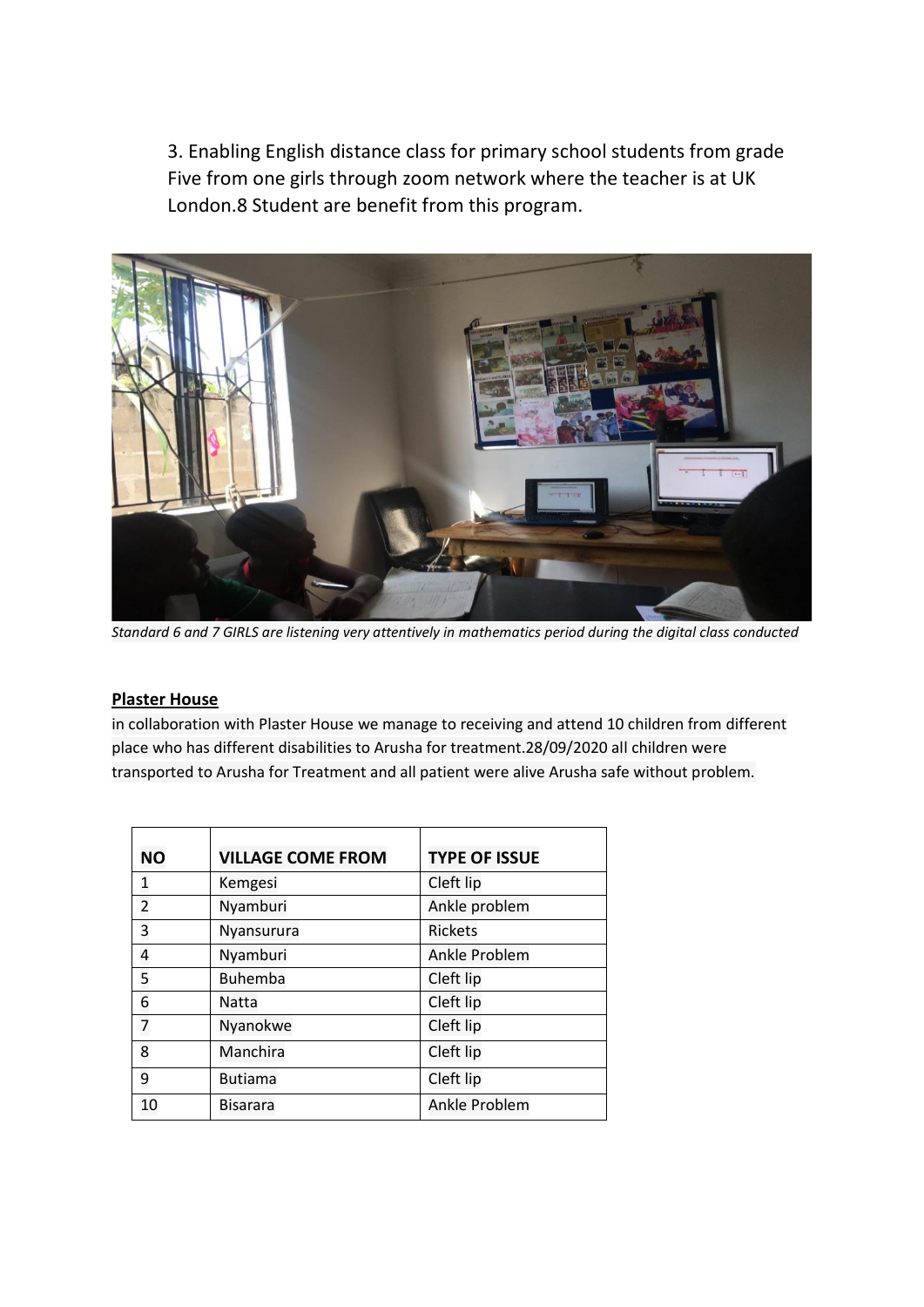

*Madam Tatu talking with women after a living at hope Mugumu for their journey to Arusha for treatment.*

#### **AGRICULTURE**

Emiliana Nyamanyi continue to manage the agriculture activities to Sayuni Garden and Matare Farm Our girls continue to get Verities different vegetable and tomatoes from our Sayuni garden. During this month we manage to get vegetable and tomato one and a half of tomato from garden and manage to get Viazi one bag of 100 kg from matare Farm.

| <b>No</b> | <b>Verities Vegetable</b>    | <b>Amount in KG</b> |
|-----------|------------------------------|---------------------|
|           | Tumato                       | 150                 |
|           | Collard Greens (Sukuma wiki) | 50                  |
| 3         | Eggplant (aubergine)         |                     |
|           | Onion                        |                     |
|           | Carrot                       |                     |

### **List of vegetable Got for this month**